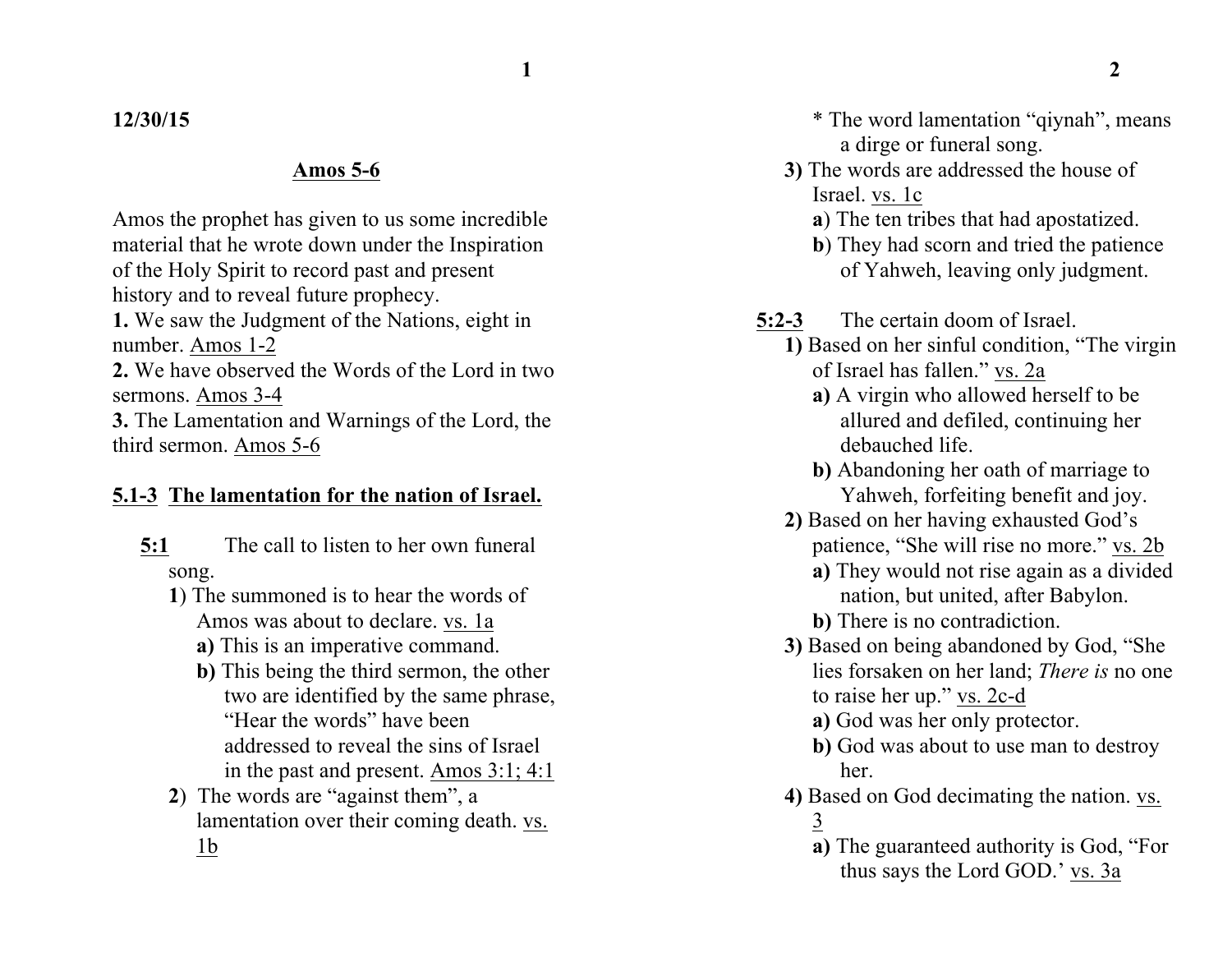**b)** One in ten would be killed, "The city that goes out by a thousand Shall have a hundred left, And that which goes out by a hundred Shall have ten left to the house of Israel." vs. 3b-c

#### **5:4-15 The confrontation of Israel by God regarding her sins.**

- **5:4-7** The pleading of God with Israel **1)** The one speaking is Amos, but in the person of God, "For thus says the LORD to the house of Israel." vs. 4a
	- **a)** The phrase appears 5 times in this chapter. vs. 3, 4, 16, 17, 27
	- **b)** The phrase appears 42 times in the nine chapters.
	- **2)** The offer gives us the second command, "Seek Me and live." vs. 4b
		- **a)** Yahweh commanded Israel to seek Him as their covenant God.
		- **b)** The results being they would live right and eternally with Him.
	- **3)** The prohibition was against there present idolatry, "But do not seek Bethel, Nor enter Gilgal, Nor pass over to Beersheba." vs. 5a-c
		- **a)** Bethel "Beyth' El', house of God. Gen. 28:13
		- **b**) Gilgal "Gilgal" means rolling. Josh. 5:1-12
- **c)** Beersheba B@'erSheba", means well of the oath or seven, "God is with you In all that you do" Gen. 21:22-33
- **4)** The reason is given, "For Gilgal shall surely go into captivity, And Bethel shall come to nothing." vs. 5d-e
- **5)** The offer is repeated with the promise to destroy them if they so not repent, "Seek the LORD and live, Lest He break out like fire *in* the house of Joseph, And devour *it*, With no one to quench *it* in Bethel." vs. 6
	- **a)** Fire is often used for the wrath and judgment of God.
	- **b)** No one would be able to stop it. \* "For we know Him who said, "**Vengeance** is Mine, I will repay," says the Lord. And again, "The LORD will judge His people." Heb. 10:30
- **6)** The ones God is addressing are truly guilty of the charges, "You who turn justice to wormwood, And lay righteousness to rest in the earth!" vs. 7
	- **a)** Justice "mispat", the act of deciding a case, judgment, had corrupted and turned into wormwood "la 'anah", is hemlock a highly poisonous plant, indicating at times bitterness.
	- **b)** Righteousness "tsedaqah" truthfulness and truth had been despised and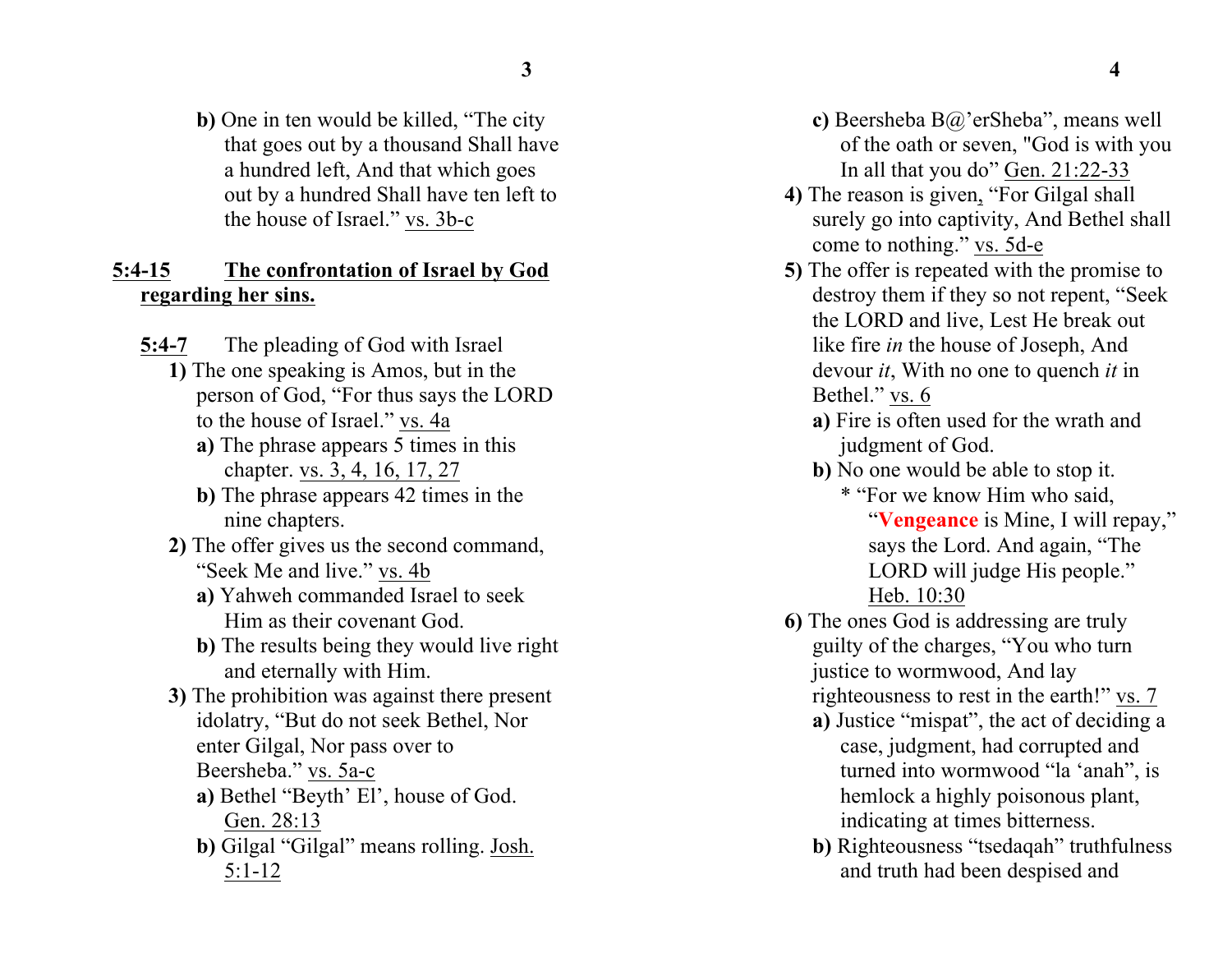- **5:8-9** The One they will confront in judgment is the Creator and sustainer of everything.
	- **1)** He made the Pleiades and Orion. vs. 8a
		- a) The Pleiades is a well-known open cluster of stars in the constellation Taurus. Six (or more) stars are visible to the naked eye but there are actually some five hundred in the cluster, Also called Seven Sisters.
		- **b)** Orion a conspicuous constellation (the Hunter), said to represent a hunter holding a club and shield. It lies on the celestial equator and contains many bright stars, including Rigel, Betelgeuse, and a line of three that form Orion's belt. Job 9:9; 38:31
	- **2)** God turns the shadow of death into morning And makes the day dark as night." vs. 8b-c
		- **a)** He created the moon, sun and stars.
		- **b)** He divided the day to night and day.
	- **3)** God calls for the waters of the sea And pours them out on the face of the earth." vs. 8d
- **a)** God created the hydrological cycle for maintain the earth and drinking water. Eccl. 1:7
- **b)** Evaporation from the sea, precipitation, transportation in the clouds, downpour of rain, weathering and erosion, then transportation back to the sea.
- **4)** The identity of God, "The LORD *is* His name." vs. 8e \* Yahweh, the covenant God!
- **5)** The One that created, maintains and sustains all of creation is no match for anyone, "He rains ruin upon the strong, So that fury comes upon the fortress." vs. 9
- **5:10-13** The oppression and robbery of the poor was and is known by God.
	- **1)** The wealthy evil manifest their hate and abhorrence of the righteous, "The evil men in power manifest their hate and abhorrence of the righteous, "They hate the one who rebukes in the gate, And they abhor the one who speaks uprightly." vs. 10
		- **a)** The gate was where the kings or judges carried out judicial judgments and justice, these evil men hated the person who called them out on their injustice.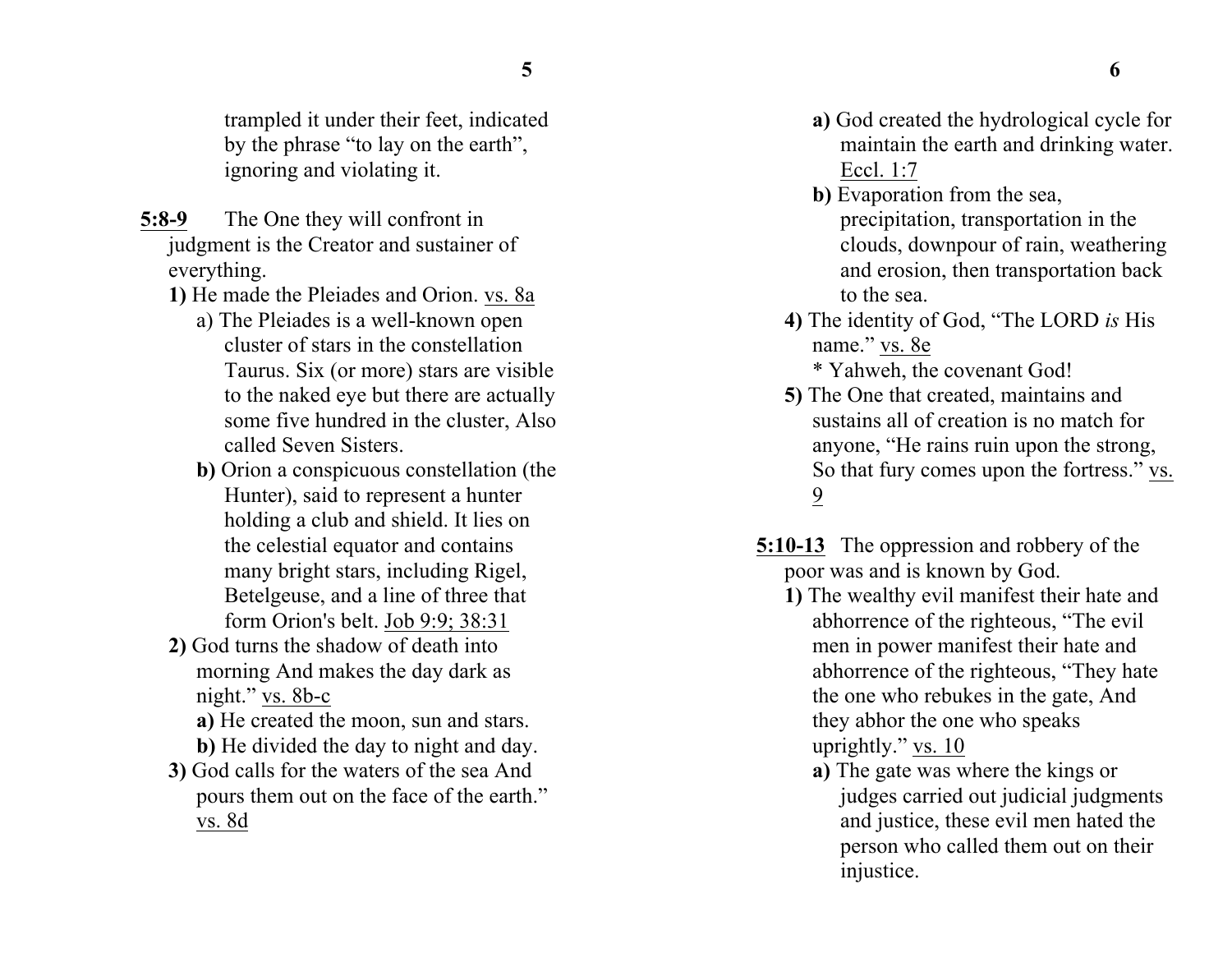- **\*** Boaz went to the gate to redeem Ruth, Absalom heard the people's cases at the gate and stole the hearts of the people, Elijah informed the king at the gate about the women's whose son Elijah had raised from the dead. Ruth 4:1; 2Sam. 15:6; 2Kings 8:5
- **b)** The corrupt leaders abhorred "ta' ab", to loath or detest those who spoke up for truth.
- **2)** The just judgment of God over these evil men. vs. 11
	- **a)** The reason, "Therefore, because you tread down the poor And take grain taxes from him." vs. 11a-b
	- **b)** Consequently they would not enjoy the luxurious houses they built and vineyards they planted with dishonest tax money, "Though you have built houses of hewn stone, Yet you shall not dwell in them; You have planted pleasant vineyards, But you shall not drink wine from them." vs. 11
- **3)** The witness and judge over them was God who knows everything. vs. 12
	- **a)** The general declaration, "For I know your manifold transgressions And your mighty sins," vs. 12a
	- **b)** The specific declaration, "Afflicting the just *and* taking bribes; Diverting

the poor *from justice* at the gate." vs. 12 **4)** The fearful awareness of the evil by the

- upright. vs. 13
- **a)** The response of the upright,

"Therefore the prudent keep silent at that time." vs. 13a

- \* Prudent "sakal", means those who consider, ponder, comprehend and have insight, they are wise enough to not speak out
- **b)** The reason is clear, "For it *is* an evil time." vs. 13b
- **5:14-15** The command of God to repent.
	- **1)** God orders them to do what was pleasing and agreeable to Him. vs. 14
		- **a)** This is an imperative command again, "Seek good and not evil." vs. 14a
		- **b)** The hopeful outcome was two-fold. vs. 14b-c
			- **1))** That they live life differently and eternally with God, "That you may live." vs. 14b
			- **2))** That they be protected by God, "So the LORD God of hosts will be with you." vs. 14c
				- \* The phrase indicates "the captain of the armies of heaven."
		- **c)** This command was in stern confrontation with sarcasm over their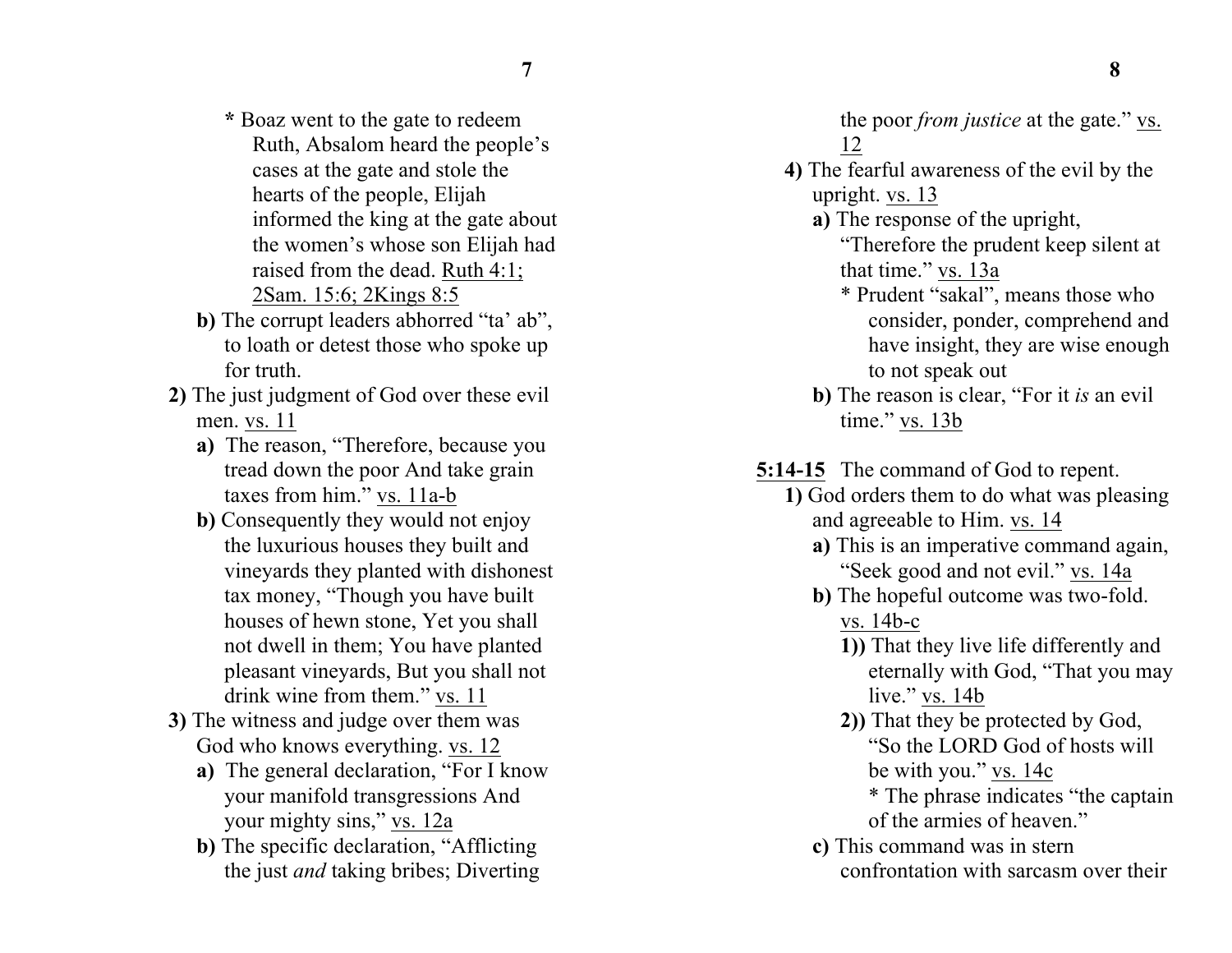hypocrisy, "As you have spoken." vs. 14d

- \* They were saying they were seeking good, being one with God and that God was protecting them!
- **2)** God ordered them to not do what was unpleasing and disagreeable to Him. vs. 15
	- **a)** These are three more imperative commands, "Hate evil, love good; establish justice in the gate." vs. 15a-c
	- **b)** The hopeful outcome for the nation would not take place, "It may be that the LORD God of hosts Will be gracious to the remnant of Joseph." vs. 15d
		- **1))** The majority of the nation was going to be slain and taken to captivity, at the hand of the "Captain of the armies of heaven".
		- **2))** The remnant would be treated gracious for their repentance.

# **5:16-27 The judgment over Israel pronounced.**

- **5:16-17** The nation of Israel would wail at their coming judgment.
- **1)** The One declaring it was God, "Therefore the LORD God of hosts, the Lord, says this." vs. 16a-c
- **2)** The people would all wail and lament. vs. 16d-i
	- **a)** "*There shall be* wailing in all streets." vs. 16d
	- **b)** "And they shall say in all the highways, 'Alas! Alas!'" vs. 16e-g
	- **c)** "They shall call the farmer to mourning." vs. 16h
	- **d)** "And skillful lamenters to wailing", professional mourners would be hired to wail and lament. vs. 16i
- **3)** The drunkards would wail and lament at the shortage of drink, "In all vineyards *there shall be* wailing, For I will pass through you," Says the LORD." vs. 17
	- a) God would pass through them, as He did in Egypt, judging the gods of Egypt and ultimately the first-born. Ex. 12:12, 17
	- **b)** Drinking was a national problem, lead by the women. Amos 4:1
- **5:18-20** The warning about misunderstanding the Day of the Lord.
	- **1)** The people were looking towards that Day. vs. 18
		- **a)** Amos warns them about their false perception, "Woe to you who desire the day of the LORD!" vs. 18a
		- **b)** Amos told them it was not a day of blessing or salvation to them, but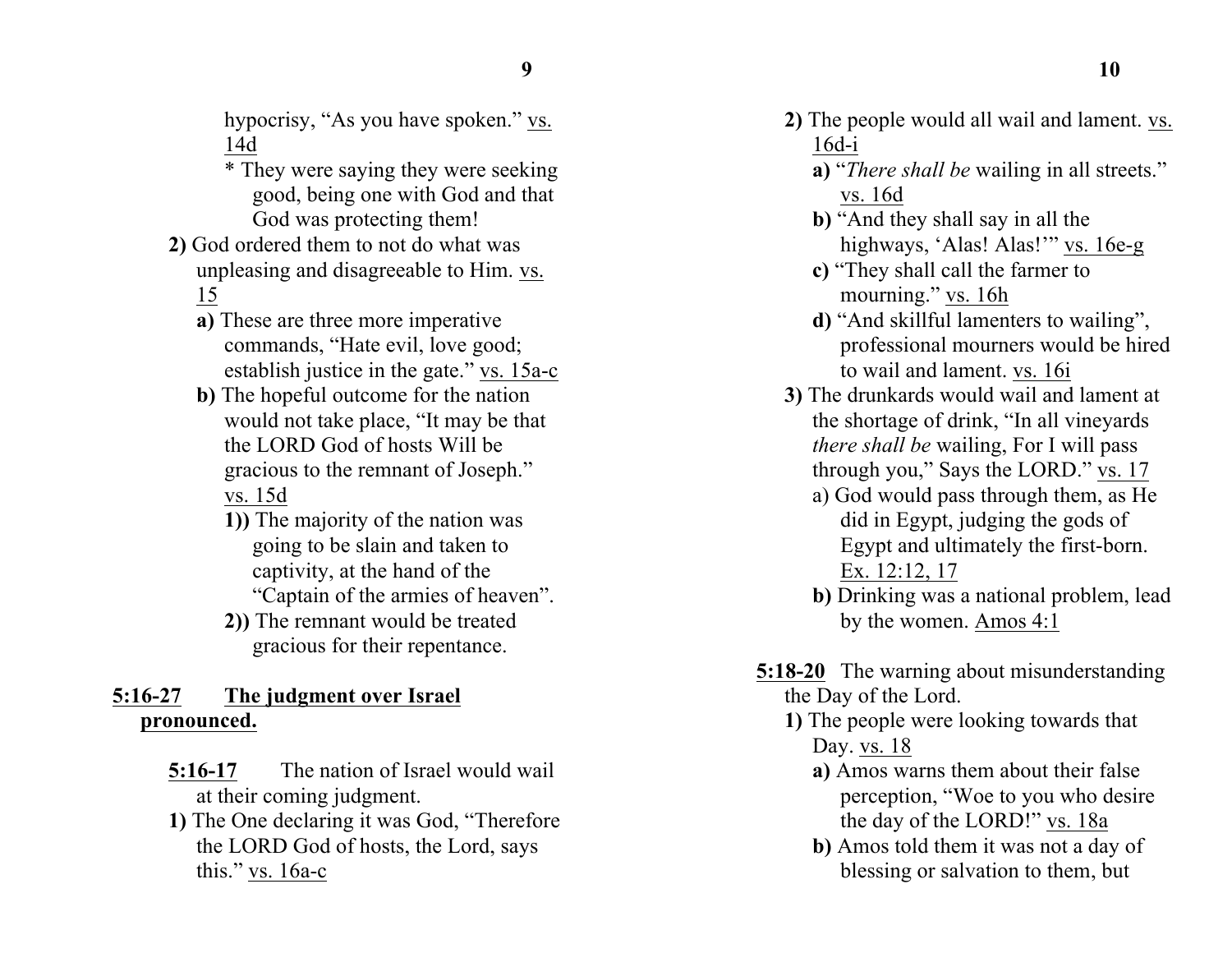judgment, "For what good *is* the day of the LORD to you? It *will be* darkness, and not light." vs. 18b-d

- **2)** There would be none to escape in that Day. vs. 19
	- **a)** The illustration of Amos comes from every day life, the evil will not escape, "It *will be* as though a man fled from a lion, And a bear met him! Or *as though* he went into the house, Leaned his hand on the wall, And a serpent bit him!" vs. 19
	- **b)** The Day is when evil will reign supreme on the earth, "*Is* not the day of the LORD darkness, and not light? *Is it not* very dark, with no brightness in it?" vs. 20
		- **1))** The church will be raptured, the only light to the earth to restrain evil.
		- **2))** The Anti-Christ will appears, after God destroys Russia in her invasion of Israel, to be the leader of the world. Dan. 9:27; 2Thess. 2:1-12; Rev. 6-18
- **5:21-24** The feasts of Israel repulsed God due to their corruption and evil, mockery.
	- **1)** The feasts were egregious to God, "I hate, I despise your feast days, And I do not savor your sacred assemblies." vs. 21
- \* There times the personal pronoun "I", God like a heart-broken father, distraught over His wayward son expresses His disdain for their evil conduct. Is. 1:11-16
- **2)** The offerings were rejected by God, "Though you offer Me burnt offerings and your grain offerings, I will not accept *them*, Nor will I regard your fattened peace offerings." vs. 22
	- **a)** Burnt offerings indicated dedication and consecration, an insult to God.
	- **b)** Grain offering indicated service to God, denied by God.
	- **c)** Peace offerings indicated fellowship with God, impossible with God.
- **3)** The songs were painful to His ears, "Take away from Me the noise of your songs, For I will not hear the melody of your stringed instruments." vs. 23
	- **a)** God heard the songs as mere noise to His ears.
	- **b)** God was not impressed with fine tuned musical instruments.
- **4)** The only thing that would remedy the relationship was repentance, "But let justice run down like water, And righteousness like a mighty stream." vs. 24

**\*** This is a key verse.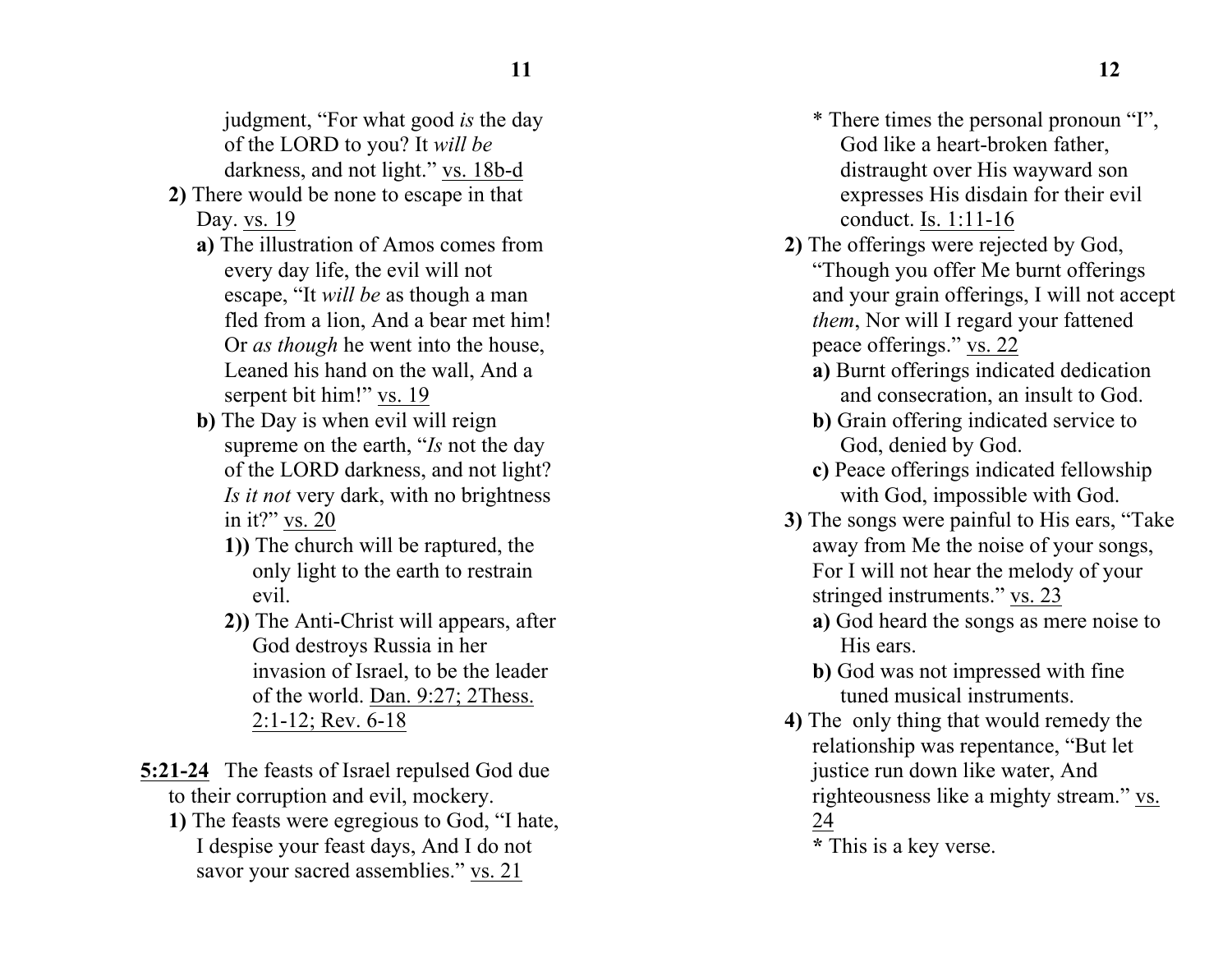- **a)** To let justice "mishpat", right decisions toward the poor run down like water. vs. 24a
	- \* A beautiful figurative image of covering and affecting everything.
- **b**) To let righteousness "ts@daqah" truth and what is right to run down like a might steam. vs. 24b
	- \* Another figurative image of saturating everything.
- **5:25-27** The worship of idols had become their downfall leading them to captivity.
	- **1)** God asked a rhetorical question revealing their idolatrous hearts, "Did you offer Me sacrifices and offerings In the wilderness forty years, O house of Israel?" vs. 25 **a)** The answer is NO!

**b)** Their hearts were not sold out to God.

- **2)** They secretly had their idol gods, "You also carried Sikkuth your king And Chiun, your idols, The star of your gods, Which you made for yourselves." vs. 26
	- **a)** Sikkuth "cikkuwth", means tabernacle or tent shrine and was also a Babylonian deity.
	- **b)** Chiun "Kiyuwn", means and image or pillar, a statue associated with the Assyrian and Babylonian god.
	- **c)** Your idols "tselem" an image or likeness of this god.
- **d)** The stars "kowkab" of your gods to the worship of the heavens.
	- \* The worship of nature was prohibited by God. Deut. 4:19
- **3)** The verdict is declared, captivity. vs. 27
	- **a)** To the distance lands of Assyria, "Therefore I will send you into captivity beyond Damascus." vs. 27a
	- **b)** Under the judgment of Yahweh, " Says the LORD, whose name *is* the God of hosts." vs. 27

### **6:1-7 The indictment against their false security.**

- **6:1-2** The second woe warning.
	- **1)** The warning is to both Israel and Judah, "Woe to you *who are* at ease in Zion, And trust in Mount Samaria." vs. 1a-b
		- a) The word woe "howy" is an exclamation of judgment to come, sometimes translated "alas" for grief and panic-stricken.
		- **b)** The warning is to those at ease in Zion, living and enjoying their opulent wealthy living for selfindulgence that came at the expense of the poor.
			- \* Zion refers to the territory around Jerusalem.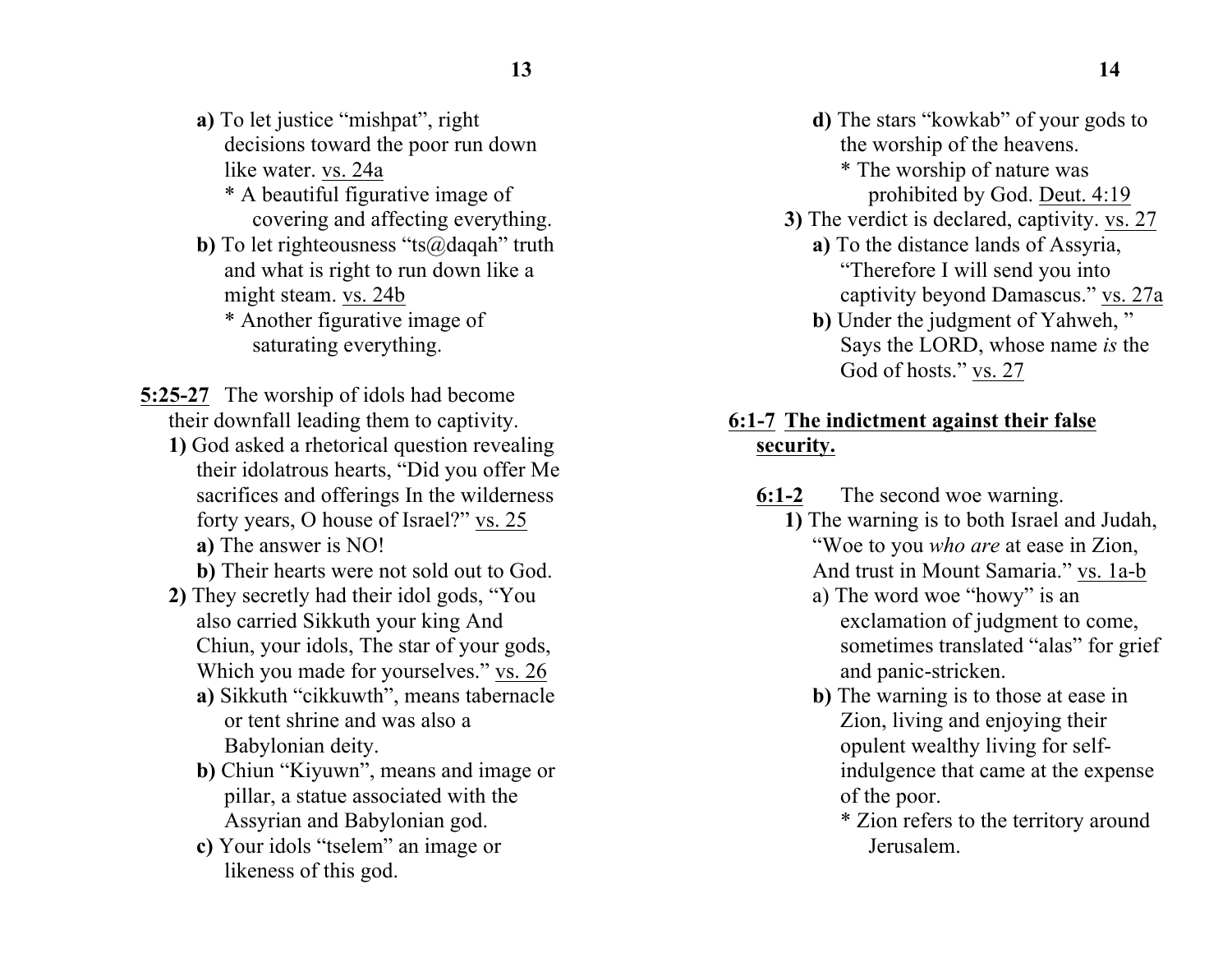- **c)** The warning is in irony and sarcasm again to the wealthy trusting in the natural defenses and security of Mount Samaria, there will be no protection against Assyria.
	- \* The parable of the rich fool. Lk. 12- 13-21
- **2)** The warning is to the leaders, "Notable persons in the chief nation, To whom the house of Israel comes!" vs. 1c-d
- **3)** The warning is in sarcasm against pride and over-confidence thinking themselves greater than other cities. vs. 2a-c
	- **a)** "Go over to Calneh and see", modern day Kullan Koy 12 miles southeast of Arpad. vs. 2a; Gen. 10:10
	- **b)** "And from there go to Hamath the great", a city on the Orontes River halfway between Aleppo and Damascus, capital of Syria. vs. 2b; Gen. 10:18
	- **c)** "Then go down to Gath of the Philistines", one of the five cities of the Philistines. vs. 2c
- **4)** The rhetorical question to expose their false confidence and vulnerability, "*Are you* better than these kingdoms? Or is their territory greater than your territory?" vs. 2d-e \* There is only one answer, NO!
- **6:3-7** The third woe warning.
	- **1)** The warning again is in sarcasm to those who think the judgment won't come in their day. vs. 3
		- **a)** They arrogantly put it at some distant time in the future, "*Woe to* you who put far off the day of doom." vs. 3a
		- **b)** Yet they themselves were bringing the judgment on themselves by their corrupt and evil lives, forcing the hand of God, "Who cause the seat of violence to come near." vs. 3b
	- **2)** The sins that destroyed the nation are named. vs. 4-6
		- **a)** Sex, "Who lie on beds of ivory, Stretch out on your couches." vs. 4a-b
			- **1))** The figurative language is that of a sex crazed nation because there is nothing wrong with laying on a bed or a coach.
				- **\*** The U.S.A. is consumed with sex, destroying the fabric of our nation!
			- **2))** And they do it in style on their wealthy beds of ivory and coaches. \* The palace of Ahab was known for its ivory.
		- **b)** Gluttony, "Eat lambs from the flock And calves from the midst of the stall." vs. 4c-d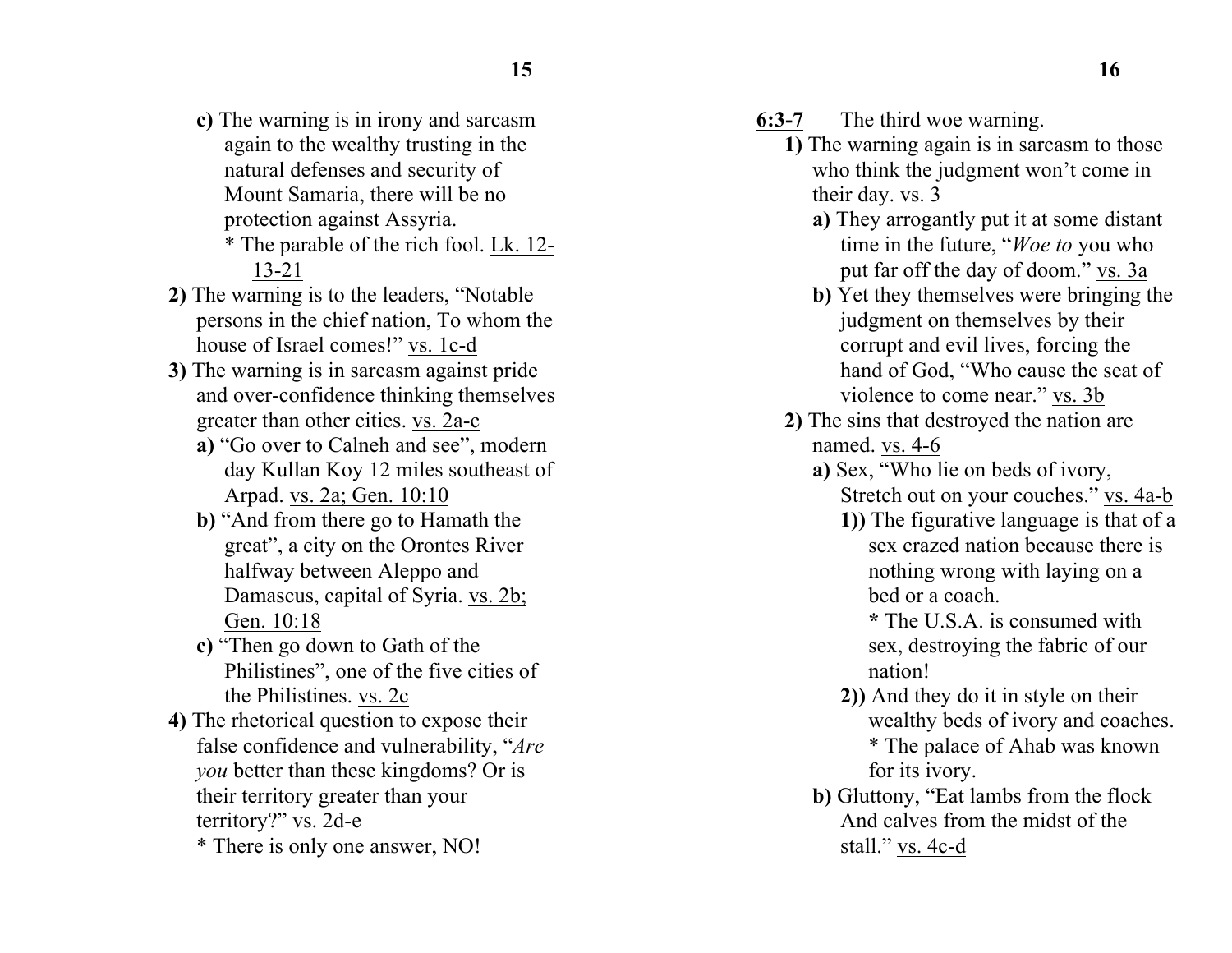- **1))** The people of today are obsessed with food, eating out, hitting the best restaurants.
- **2))** The majority of the people of America are overweight, their dogs are overweight, destroying their health.
- **c)** Music, living for entertainment, "Who sing idly to the sound of stringed instruments, *And* invent for yourselves musical instruments like David." vs. 5
	- **1))** Nothing wrong with music, it is the words that matter, not the beat.
	- **2))** Today the majority of young people to 40's listen to pornographic language that degrades women, family and is destroying the fabric of our nation.
- **d)** Drinking, "Who drink wine from bowls." vs. 6a
	- **1)**) This is not social drinking, but rather debauchery of arrogant destructiveness to self and society.
	- **2))** The bowls "mizraq", means a large basin, having no discretion or concern for their intoxication that would accompany sexual orgies of the day.
- 3)) Their senses were dulled by drinking celebration, being indifferent to social injustice.
- **4))** all these four mentioned take place by our young people in society, on our college campuses and Spring break on a massive scale.
- e) Pampering self, "And anoint yourselves with the best ointments." vs. 6b
	- **1))** The overly concern with the care of their bodies.
	- **2))** America is plagued with self-love and living for their bodies, giving way to a multi-billion dollar industry of gyms, fashion and plastic surgery.
	- **3))** This of course is to attract, allure and seduce one another, via the gym.
- **3)** The indictment is, "But are not grieved for the affliction of Joseph." vs. 6c
	- **a)** They were not grieve over the destruction to yourself and the nation.
	- **b)** This indicates the loss of all selfrespect and decency in a society.
- **4)** The final verdict, "Therefore they shall now go captive as the first of the captives, And those who recline at banquets shall be removed." vs. 7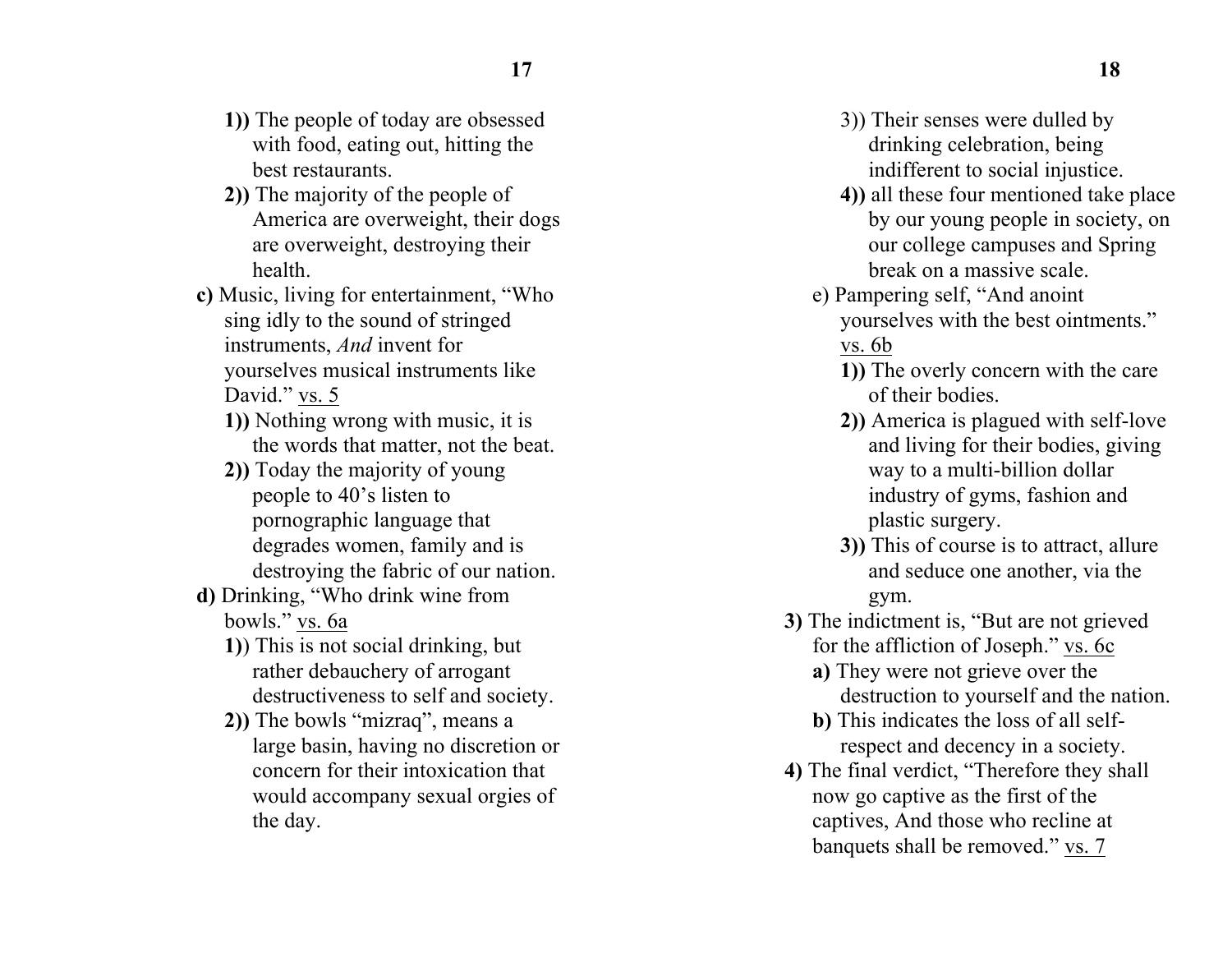**1))** The rich were the first to go into exile and stripped of all their wealth in 722 as B.C. Telgth-Pelisser conquered them.

**2))** Leaving some of the poor in the land.

#### **6:8-14 The judgment of Israel pronounced**

**6:8-11** The terror of God will grip the people. **1)** God took an oath by Himself, "The Lord GOD has sworn by Himself." vs. 8a \* There is no one higher than Himself. Heb. 6:13; Amos 4:2' 6:8; 8:7

- **2)** God was the One fighting against His people, "The LORD God of hosts says: "I abhor the pride of Jacob, And hate his palaces; Therefore I will deliver up *the* city And all that is in it." vs. 8b-e
	- **a)** Satan fell by pride. Is. 14; Ezk. 28
	- **b)** The Captain of the armies of heaven is repeated throughout the book. Amos. 4:13,; 5:14, 15, 27; 6:14; 9:5
- **3)** God would decimate the nation, "Then it shall come to pass, that if ten men remain in one house, they shall die." vs. 9
	- **a)** He would have one in ten killed. Amos 5:3
	- **b)** Ten men were the minimum required for worship or a synagogue.
- **4)** God having become their enemy they did not want to even mention His name, less He kill more of them. vs. 10
	- **a)** The scene is of fear over pestilence due to the many dead bodies, "And when a relative *of the dead*, with one who will burn *the bodies*, picks up the bodies to take them out of the house." vs. 10a-c

\* The burning was to prevent disease and more death.

- **b)** The callousness and bitterness of their hearts is expressed, "he will say to one inside the house, "*Are there* any more with you?" Then someone will say, "None." And he will say, "Hold your tongue! For we dare not mention the name of the LORD." vs. 10d-j
	- \* Rather than repenting and asking forgiveness, they were afraid to mention the name of God, lest He strike more dead!
- **5)** God took full responsibility for their destruction. vs. 11
	- **a)** He was the One ordering their destruction, "For behold, the LORD gives a command." vs. 11a-b \* Assyria, the rod of His anger. Is. 10:5